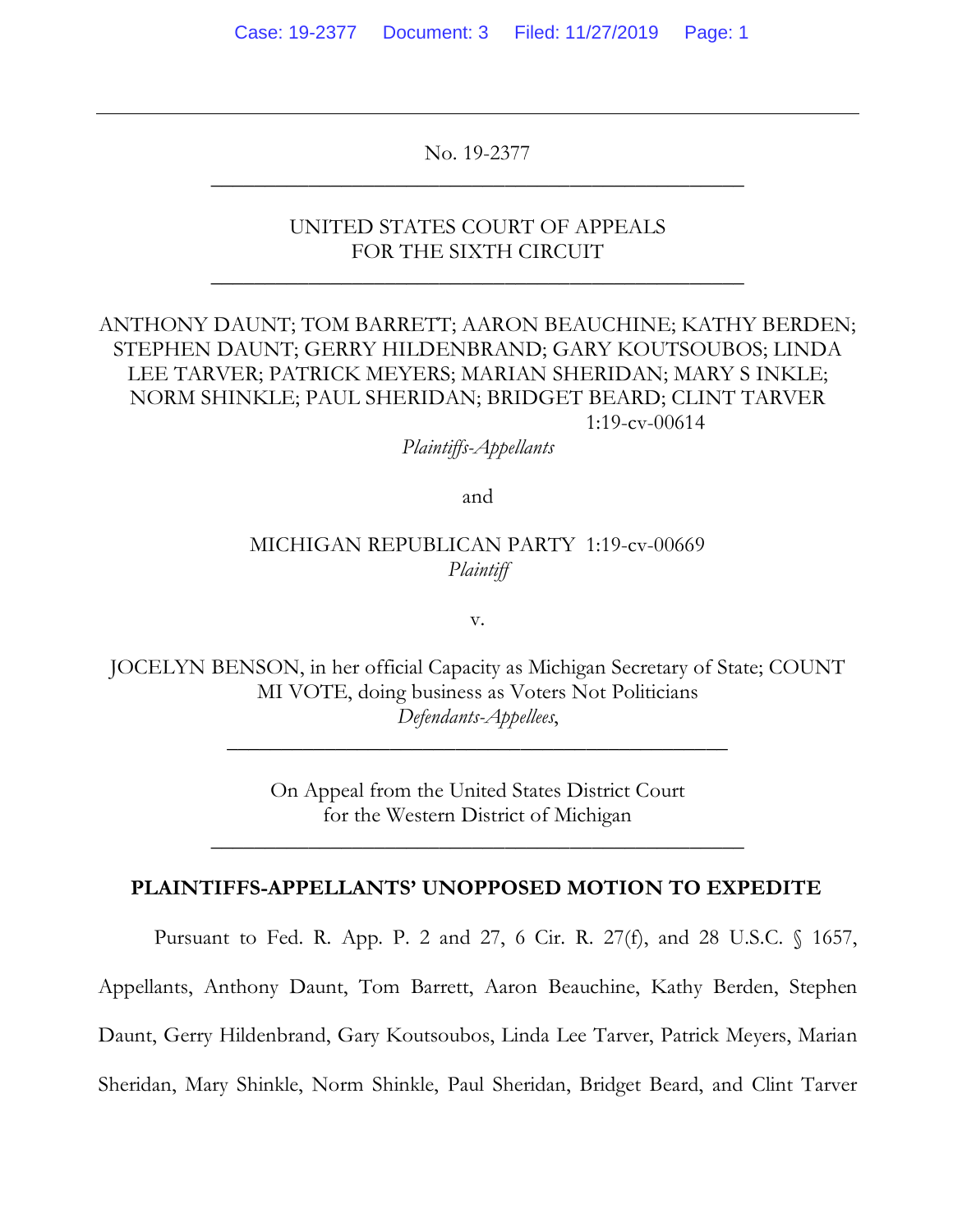("Plaintiffs-Appellants"), hereby file this Motion to Expedite.

Plaintiffs-Appellants request the following expedited briefing schedule:

- **Plaintiffs-Appellants Opening Brief: December 20, 2019;**
- **Appellees Opposition Briefs: January 27, 2020;**
- **Plaintiffs-Appellants Reply Brief: February 6, 2020;**
- **Plaintiffs-Appellants request oral argument before the end of March, 2020.**

Plaintiffs-Appellants respectfully request that this Court issue a decision by the end of April, 2020, to allow for: (1) expedited review by an *en banc* panel of this Court, if necessary; and (2) to permit sufficient time for Plaintiffs-Appellants and those similarly situated to qualify and be selected to serve on the Commission.

Plaintiffs-Appellants have consulted with counsel for Appellees. Appellees have stated that they consent to the expedited briefing schedule set forth in this Motion.

Jason B. Torchinsky Dennis W. Polio Holtzman Vogel Josefiak Torchinsky PLLC 45 North Hill Drive, S 100 Warrenton, Virginia 20106 (540) 341-8800 JTorchinsky@hvjt.law

John J. Bursch Bursch Law PLLC 9339 Cherry Valley Ave. SE, #78 Caledonia, Michigan 49316 (616) 450-4235 jbursch@burschlaw.com

Eric E. Doster DOSTER LAW OFFICES, PLLC 2145 Commons Parkway Okemos, MI 48864 (517) 977-0147 eric@ericdoster.com

 *Counsel for Appellants*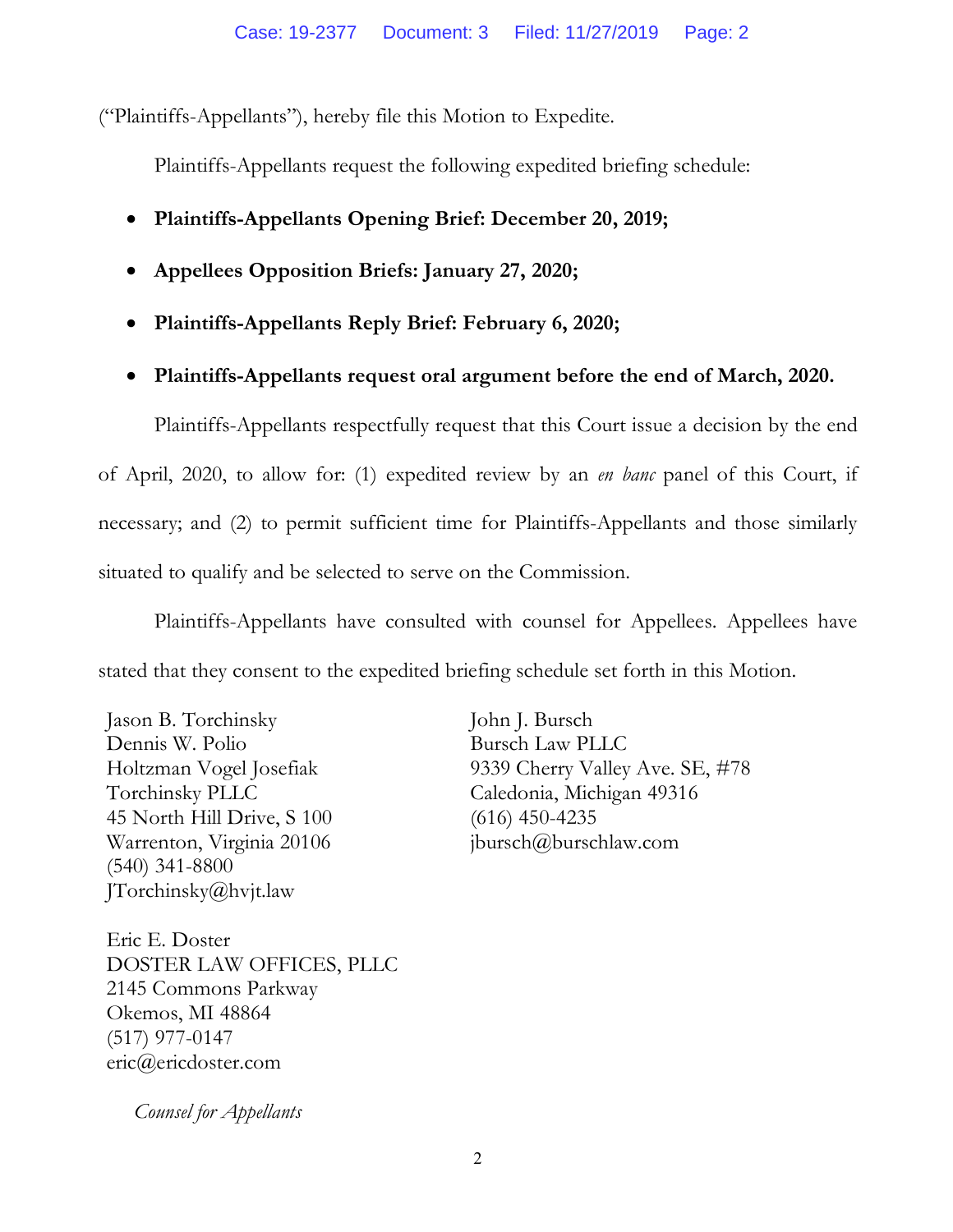## **MEMORANDUM OF LAW IN SUPPORT OF PLAINTIFFS-APPELLANTS' UNOPPOSED MOTION TO EXPEDITE BACKGROUND**

On November 25, 2019 the District Court issued its opinion and order denying Plaintiffs-Appellants' Motion for Preliminary Injunction, which sought to enjoin Michigan's Secretary of State from implementing all provisions of the Michigan Constitution relating to the Michigan Citizens Redistricting Commission ("Commission"), including any preparations for the selection of commissioners. Opinion Denying Mot. For Prelim. Inj. (ECF 67, Nov. 25, 2019); Mot. Prelim. Inj. (ECF 4, July 30, 2019) (Page ID # 60, 67-68, 90).

Plaintiffs-Appellants, Lead Plaintiffs below, asserted that through the establishment of the Commission, Plaintiffs-Appellants have been targeted because of their political affiliations. ECF 4 (Page ID  $\#$  60). Specifically, Plaintiffs-Appellants take issue with the fact that they are excluded from eligibility to serve on the Commission due to their previous exercise of First Amendment freedoms—including political activity, employment by the state or legislature, and registering as lobbyists—or even being related to someone who has exercised their First Amendment freedoms. Compl. ¶¶ 7-21, 57-71 (ECF 1, July 30, 2019) (Page ID # 5-8, 26-31); ECF 4 (Page ID # 71-74); ECF 67 (Page ID # 936-939). Plaintiffs-Appellants argued that such a scheme infringes upon their constitutional rights of free speech and association, which constitutes irreparable injury. *Id*.; ECF 4 (Page ID # 86-88). Accordingly, Plaintiffs-Appellants reasoned that they have a strong likelihood of success on the merits, will suffer irreparable injury without an injunction, and an injunction will not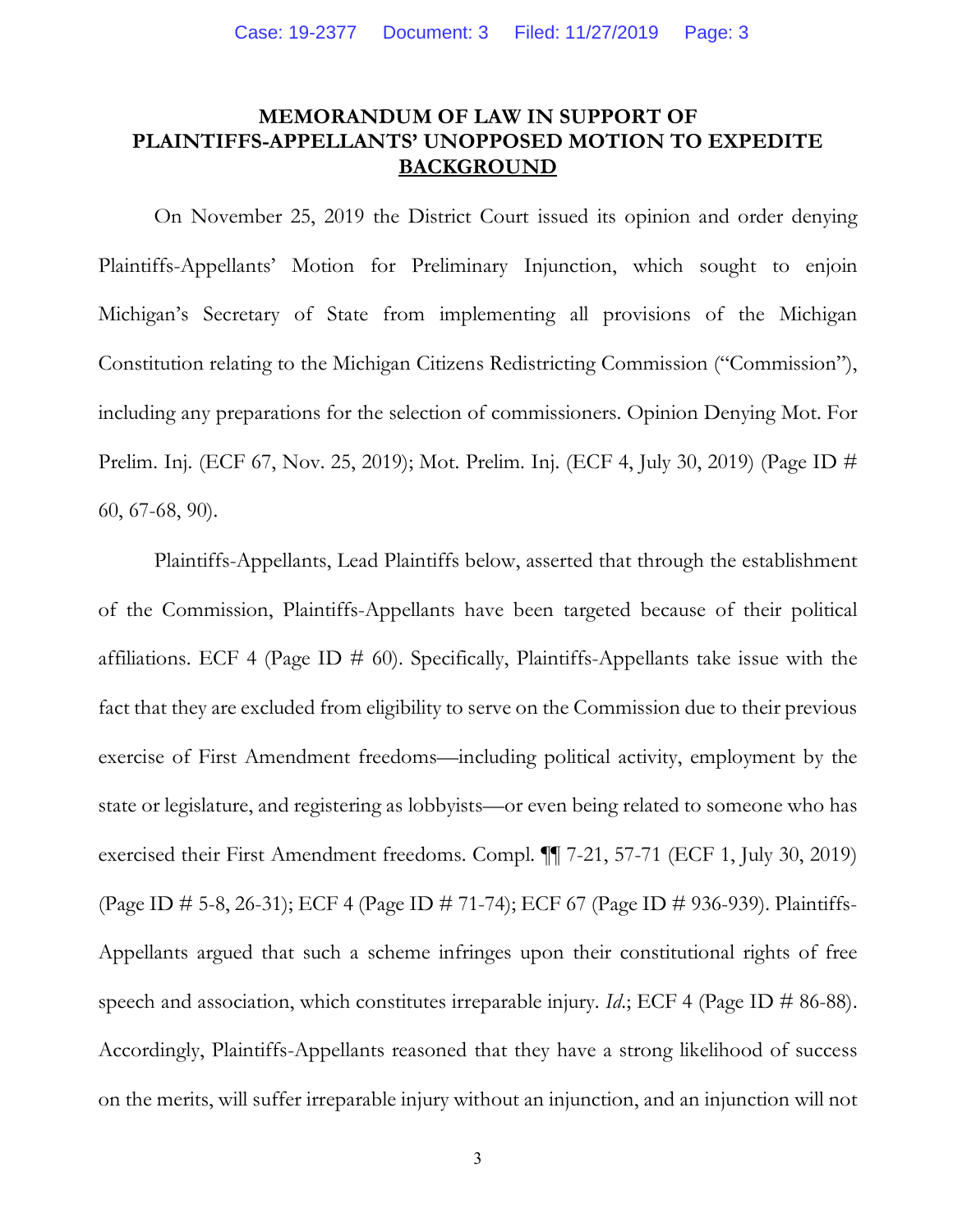substantially injure others while furthering the public interest. ECF 4 (Page ID  $\#$  70-90).

Although the District Court correctly determined that Plaintiffs-Appellants had standing to bring their claims, ECF 67 (Page ID # 18-21), and that Plaintiffs-Appellants' claims were not barred by laches, *Id*. (Page ID # 21-23), the District Court ultimately and incorrectly held that Plaintiffs-Appellants did not show that they had a likelihood of success on the merits of their claims. *Id*. (Page ID # 23-32). The District Court held that the Plaintiffs-Appellants' supposed lack of likelihood of success on the merits of their claims essentially dictated the other preliminary injunction factors against their favor. *Id*. (Page ID  $\#$  32-34).

There is good cause for expedited review of this erroneous opinion and order pursuant to Rule 27(f) of the Sixth Circuit Rules.

#### **ARGUMENT**

Pursuant to 28 U.S.C. § 1657, courts shall expedite the consideration of "any action for temporary or preliminary injunctive relief, or any other action if good cause therefor is shown." 28 U.S.C. § 1657. Also pursuant to this Court's rules, to expedite an appeal, a movant must show good cause. *See* 6 Cir. R. 27(f). Good cause is shown "if a right under the Constitution of the United States or a Federal Statute . . . would be maintained in a factual context that indicates that a request for expedited consideration has merit." 28 U.S.C. § 1657.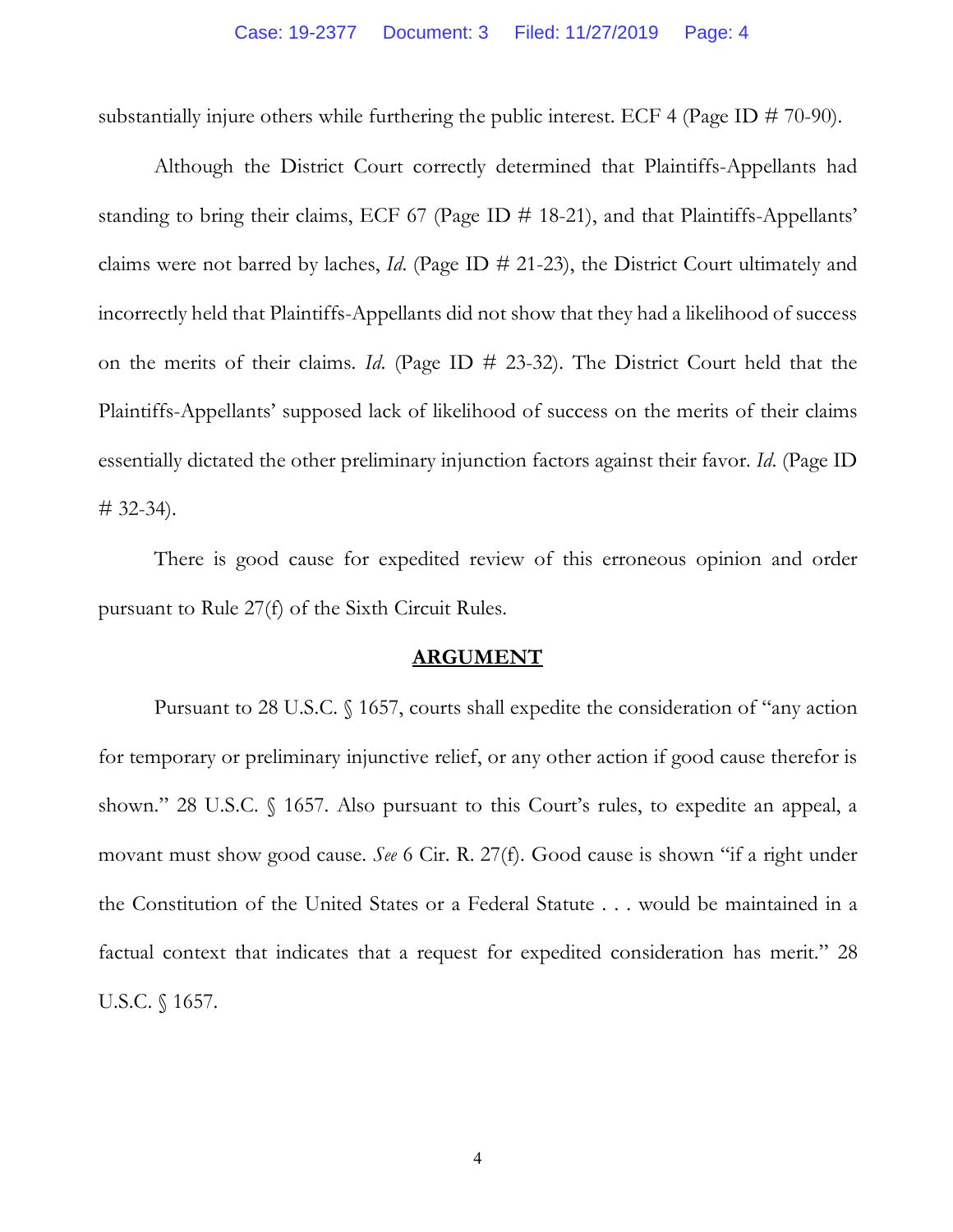### **I. EXPEDITED APPEAL IS WARRANTED BECAUSE OF THE CONSTITUTIONAL ISSUES AT STAKE**

This Court should grant the Motion to Expedite because it pertains to a motion for preliminary injunction, expedited appeals are permitted by the Federal Rules of Appellate Procedure and this Court when constitutional rights are implicated, and Plaintiffs-Appellants must act as soon as possible to protect their rights.

First, the Federal Rules of Appellate Procedure and this Court permit expediting appeals. Fed. R. App. P. 2; 6 Cir. R. 27(f). Challenges that involve constitutional rights constitute good cause for expediting appeals. 28 U.S.C. § 1657. Plaintiffs-Appellees claim that the scheme set forth in Michigan's constitution for disqualifying certain persons from serving on the Commission violates the First and Fourteenth Amendments. Compl.  $\P$  1-2 (Page ID # 3-4). Plaintiffs-Appellees are just such people and are therefore excluded from Commission eligibility. *Id*. at ¶¶ 7-21, 40, 46. Accordingly, Plaintiffs-Appellees constitutional rights are implicated by this challenge and an expedited appeal is therefore warranted.

Second, Plaintiffs-Appellants must, as soon as possible, enjoin the provisions of Michigan's Constitution which disqualify them from eligibility to serve on the Commission, and—if held to be non-severable—all provisions of Michigan's Constitution created or amended by Michigan Ballot Proposal 18-2, in order to protect their First and Fourteenth Amendment rights. Each passing day harms Plaintiffs-Appellants who's constitutional rights demand them to be eligible to serve on the Commission. Applications to serve on the Commission must be made available from January 1, 2020 through June 1, 2020, Mich.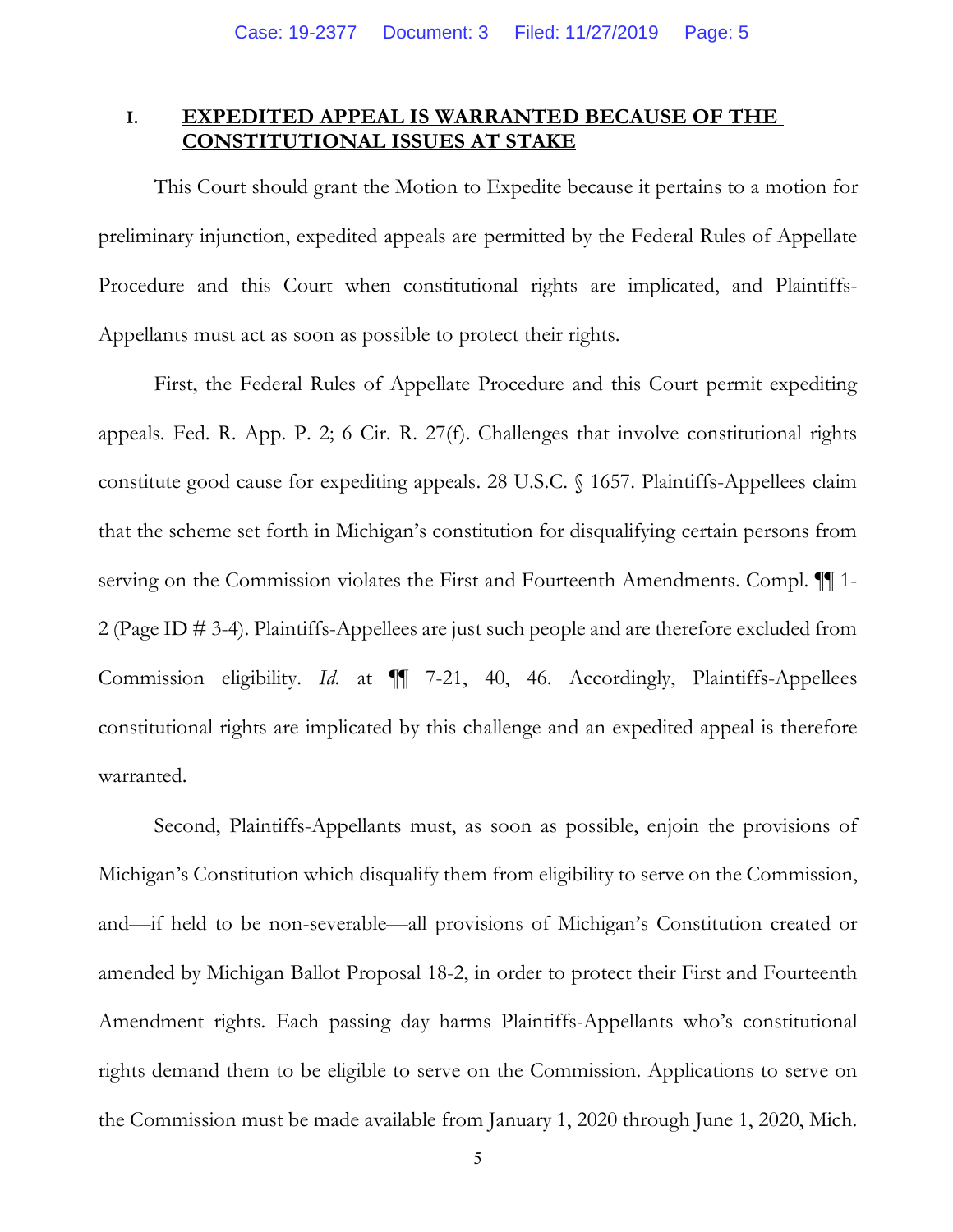Const. art 4,  $\S$  6 (2)(A), (C) and Commissioners will be selected through a complicated process before September 1, 2020. *Id*. at § 6 (2)(F). *See also* ECF 4 (Page ID # 11-12). As the Commissioner selection process progresses, Plaintiffs-Appellants' constitutional harms only increase. Accordingly, the longer this litigation is delayed, the greater the risk to Plaintiffs-Appellees' constitutional rights. Once Commissioners are selected, it will be too late.

To that end, Plaintiffs-Appellants respectfully request that the Court grant this Motion to expedite the review of the District Court's denial of its Motion for Preliminary Injunction and order briefing and argument subject to the dates agreed upon by the parties or otherwise order briefing at such time as this Court deems proper.

#### **CONCLUSION**

The Court should grant Plaintiffs-Appellants' Motion to Expedite. The Appellees consent to the expedited briefing schedule. The underlying litigation involves a constitutional challenge to the Michigan Constitution and Commission, a challenge that impacts Plaintiffs-Appellants' interests. Finally, the expedition of the appeal is the only way Plaintiffs-Appellants can prevent their irrevocable injury.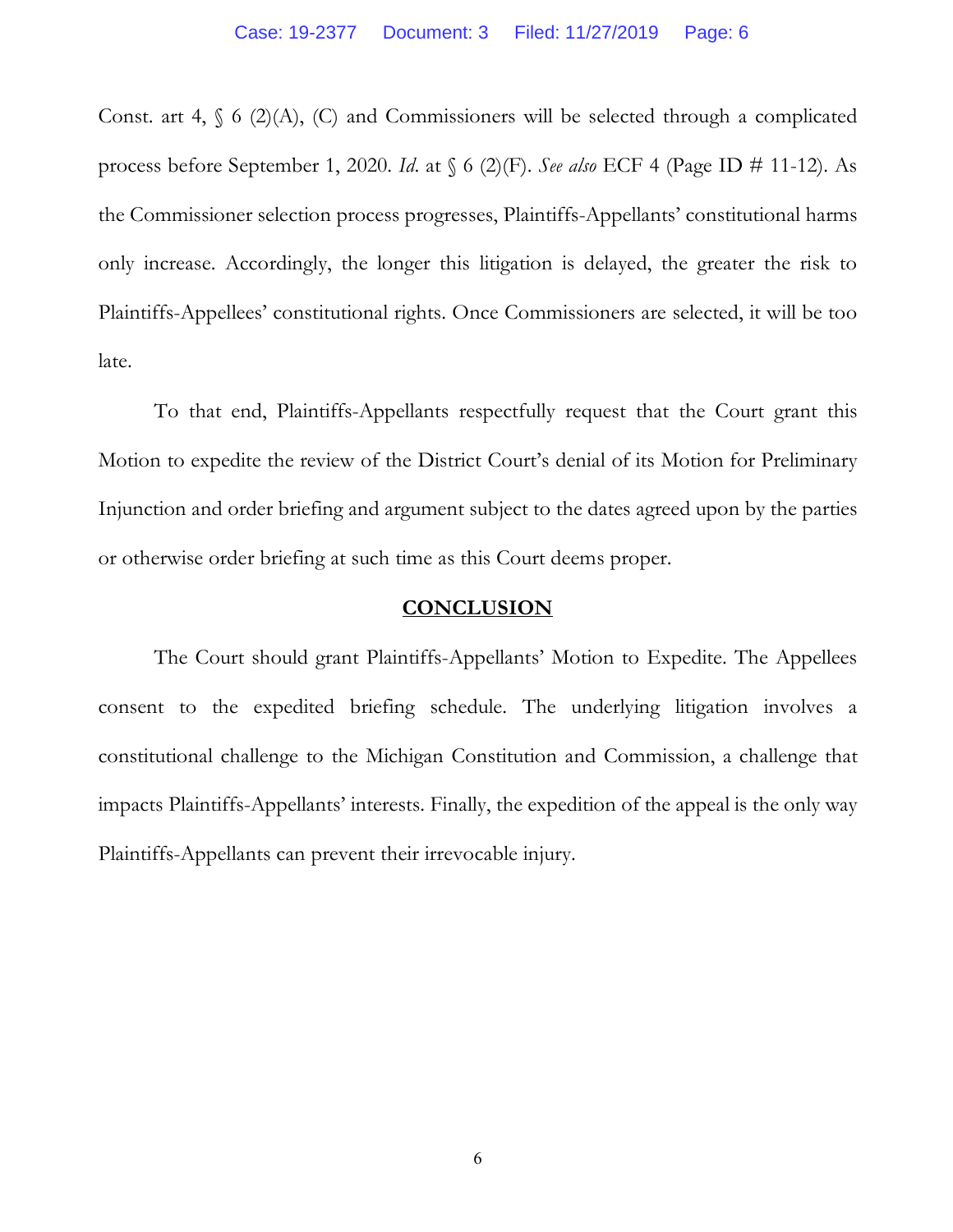Respectfully submitted this 27th day of November, 2019

## **Holtzman Vogel Josefiak Torchinsky PLLC**

## **Bursch Law PLLC**

### */s/ Jason Torchinsky*

Jason B. Torchinsky Dennis W. Polio 45 North Hill Drive, S 100 Warrenton, Virginia 20106 (540) 341-8800 JTorchinsky@hvjt.law *Attorney for Plaintiffs-Appellants*

/s/ *John J. Bursch* 9339 Cherry Valley Ave. SE, #78 Caledonia, Michigan 49316 (616) 450-4235 jbursch@burschlaw.com *Attorney for Plaintiffs-Appellants*

# **DOSTER LAW OFFICES, PLLC**

*/s/ Eric E. Doster* 2145 Commons Parkway Okemos, MI 48864 (517) 977-0147 eric@ericdoster.com *Attorney for Plaintiffs-Appellants*